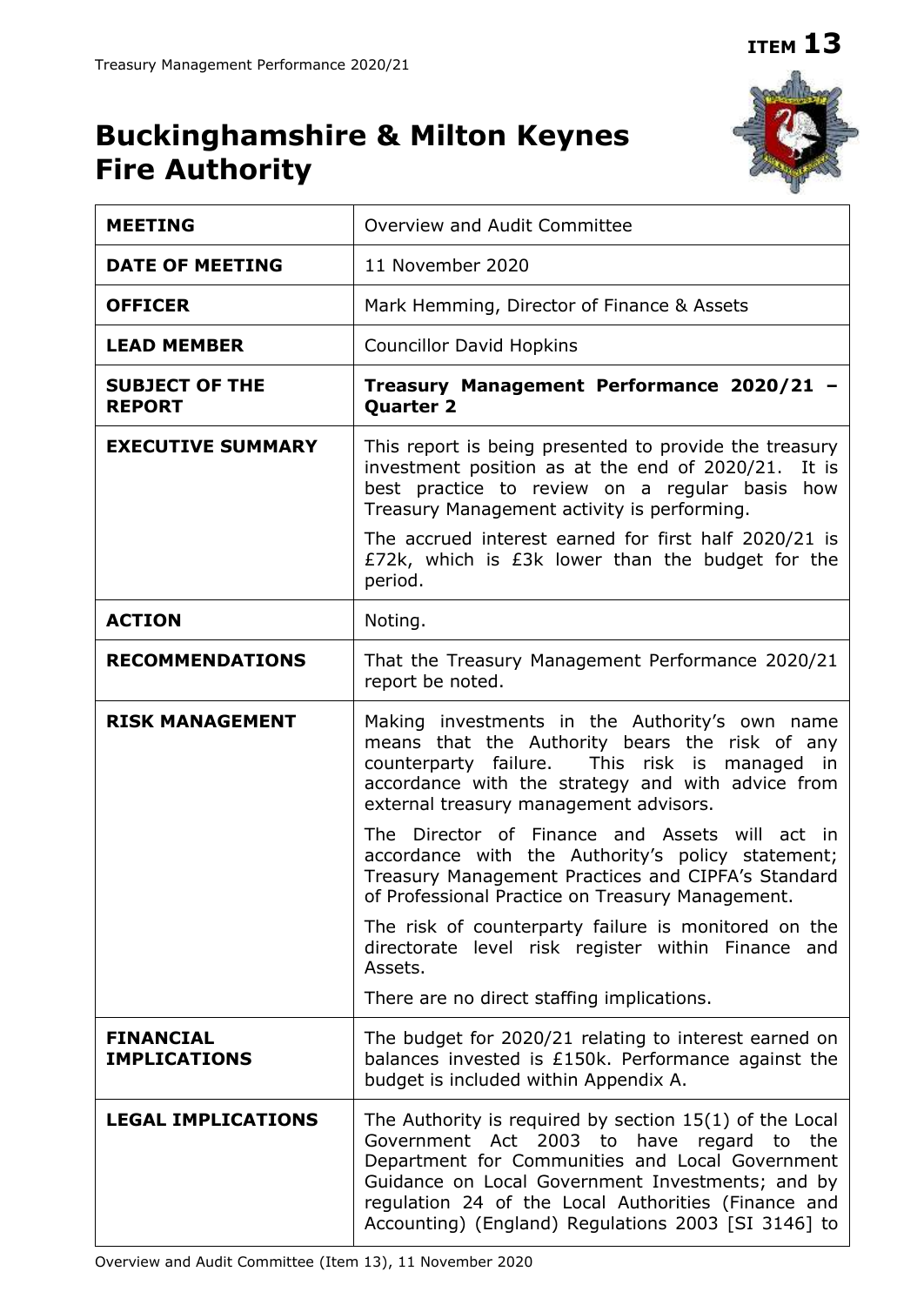|                                                                                   | have regard to any prevailing CIPFA Treasury<br>Management Code of Practice                                                                                                                                     |  |
|-----------------------------------------------------------------------------------|-----------------------------------------------------------------------------------------------------------------------------------------------------------------------------------------------------------------|--|
| <b>CONSISTENCY WITH</b><br>THE PRINCIPLES OF<br>THE DUTY TO<br><b>COLLABORATE</b> | No direct impact.                                                                                                                                                                                               |  |
| <b>HEALTH AND SAFETY</b>                                                          | No direct impact.                                                                                                                                                                                               |  |
| <b>EQUALITY AND</b><br><b>DIVERSITY</b>                                           | No direct impact.                                                                                                                                                                                               |  |
| <b>USE OF RESOURCES</b>                                                           | See Financial Implications.                                                                                                                                                                                     |  |
| <b>PROVENANCE SECTION</b><br>&<br><b>BACKGROUND PAPERS</b>                        | Treasury Management Policy Statement, Treasury<br>Management Strategy Statement and the Annual<br><b>Investment Strategy</b><br>https://bucksfire.gov.uk/documents/2020/03/130219<br>fire authority agenda.pdf/ |  |
| <b>APPENDICES</b>                                                                 | Appendix A - Treasury Management Performance<br>2020/21 - Quarter 1                                                                                                                                             |  |
| <b>TIME REQUIRED</b>                                                              | 5 minutes                                                                                                                                                                                                       |  |
| <b>REPORT ORIGINATOR</b><br><b>AND CONTACT</b>                                    | Linda Blunt<br>lblunt@bucksfire.gov.uk<br>01296 744404                                                                                                                                                          |  |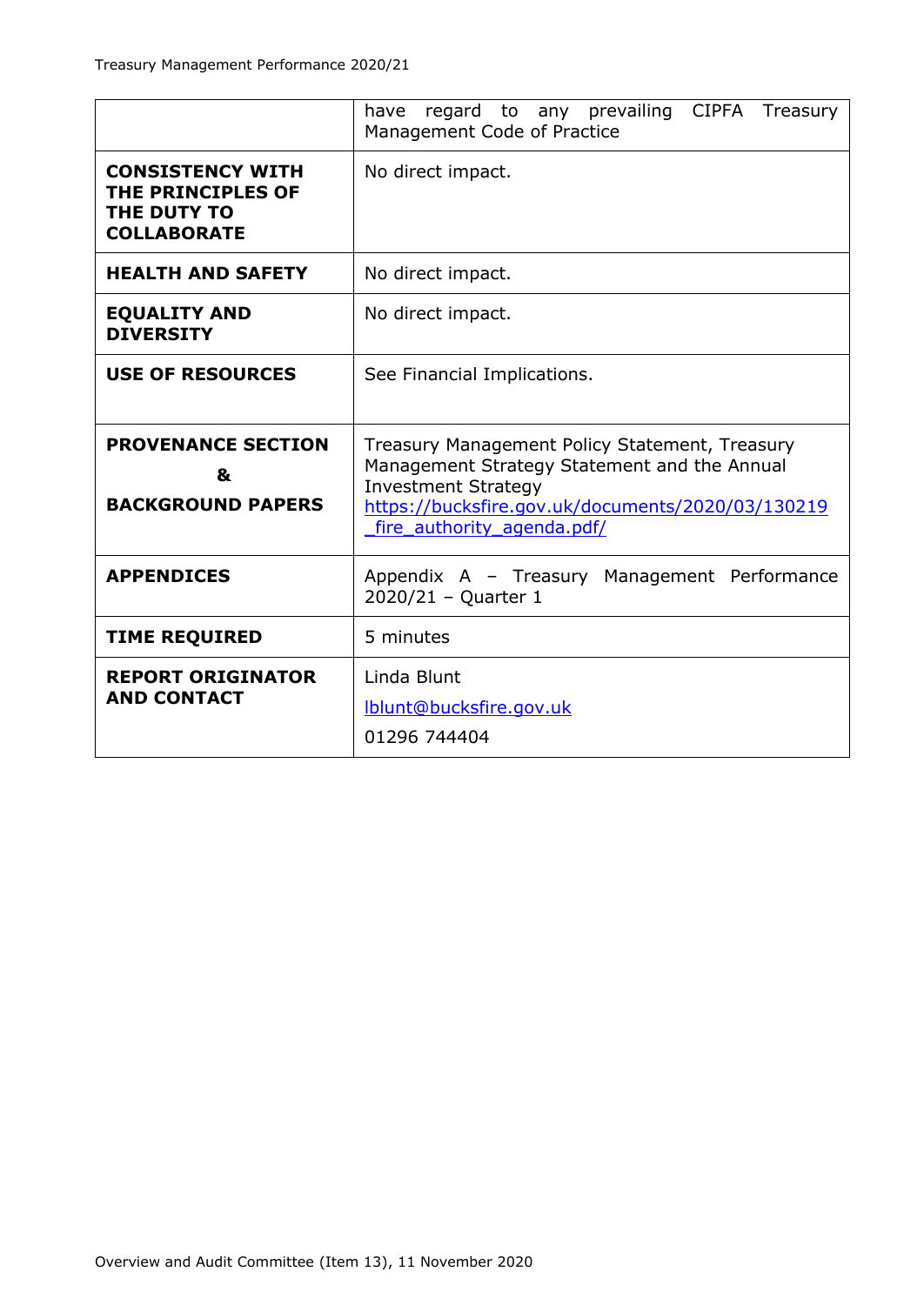# **Appendix A – Treasury Management Performance 2020/21**

# **Background**

Up until 31 March 2013, the Authority's cash balances were managed by Buckinghamshire County Council (BCC) under a Service Level Agreement (SLA). From 2013/14 the Authority began investing in its own name. Since the treasury management function has been managed in-house, the Authority has achieved investment returns of £1.156m between 2013/14 and 2019/20. This is in comparison to the returns of £0.550m the Authority would have earned through BCC and the SLA for the same period.

This report highlights the performance to date of the in-house treasury management function for 2020/21.

# **Security of Investments**

The primary investment priority as set out in the Treasury Management Policy Statement is the security of capital. The Authority applies the creditworthiness service provided by Link. This determines whether or not a counterparty is suitable to invest with and if so, the maximum duration an investment could be placed with them. In the Annual Investment Strategy (AIS), the Authority resolved that the balances invested with any single counterparty at any point in time would be 30% of the total investment portfolio to a maximum of £5m (with the exception of Lloyds Bank, who as our banking provider that have a limit of £7.5m, of which at least £2.5m must be instant access). The amount invested with each counterparty on the approved lending list as at 30 June 2020 is detailed below:

| Counterparty                    | Amount (£000) |
|---------------------------------|---------------|
| Lloyds Bank                     | 1,500         |
| Close Brothers                  | 4,000         |
| West Bromwich Building Society  | 2,000         |
| Newcastle Building Society      | 2,000         |
| Santander                       | 2,000         |
| Nottingham Building Society     | 1,000         |
| <b>Thurrock Borough Council</b> | 1,000         |
| <b>CCLA Money Market Fund</b>   | 1,001         |
| Aberdeen Money Market Fund      | 1001          |
| Lloyds Bank (Current Accounts)  | 592           |
| <b>Total</b>                    | 16,094        |

During No counterparty limits were breached during the 2020/21 financial year.

In its AIS the Authority also resolved that all credit ratings will be monitored weekly, by means of the Link creditworthiness service. During Quarter 2 Link made no relevant changes to the counterparty listing.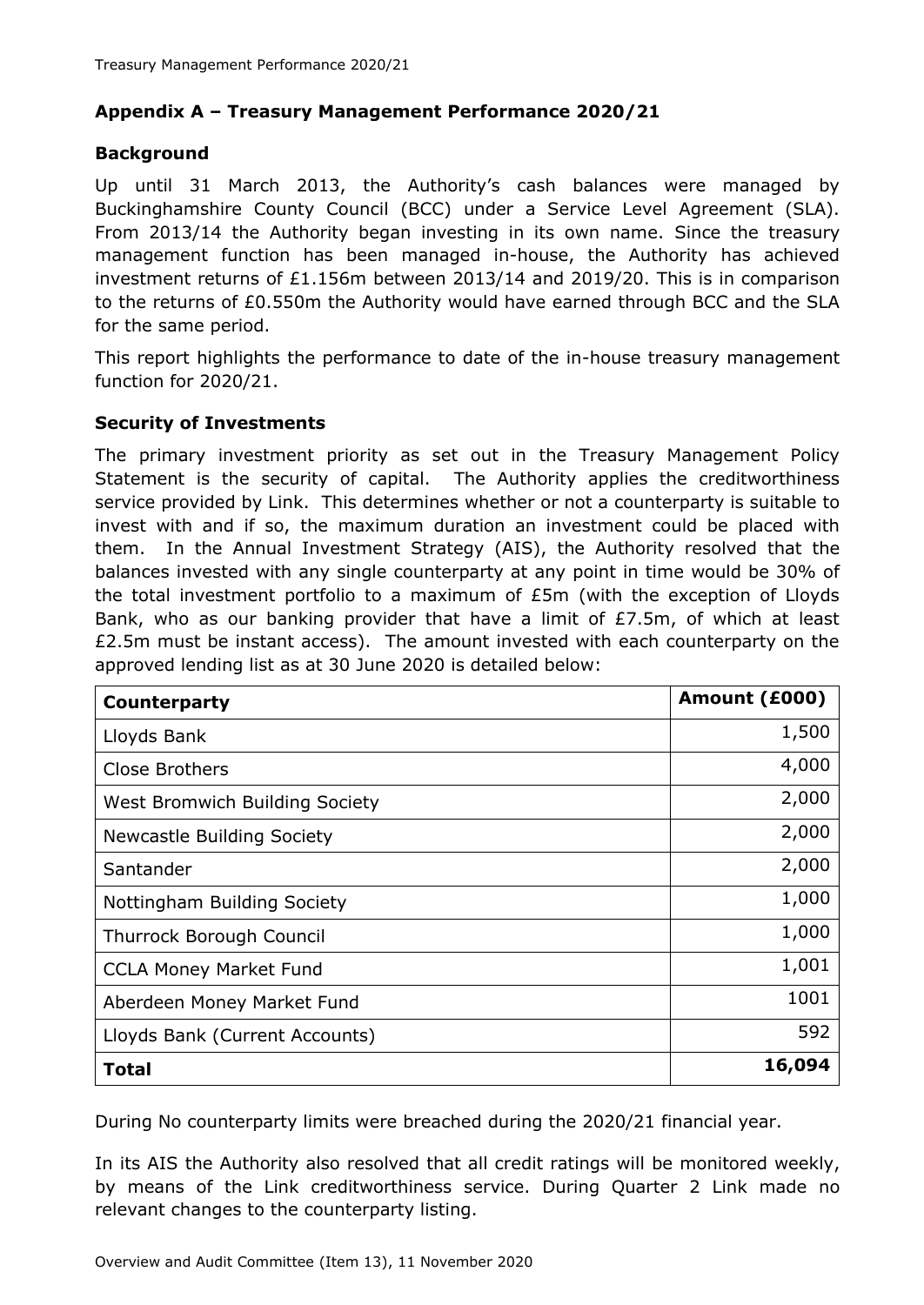# **Liquidity**

#### Investments

The second objective set out within the Treasury Management Policy Statement is the liquidity of investments (i.e. keeping the money readily available for expenditure when needed). Investments have been placed at a range of maturities, including having money on-call in order to maintain adequate liquidity. The current investment allocation by remaining duration can be seen on the chart below:



In order to cover expenditure such as salaries, pensions, creditor payments, and potential liabilities for which the Authority have made provisions within the Statement of Accounts, the balances are invested as short fixed-term deposits.

There are five investments currently falling in the 1-3 and 3–6 month periods. These mature one each month for the next five months and were all originally invested for different terms and will be re-invested for varying terms upon maturity in order to maintain liquidity and meet future commitments. The Authority continues to hold Money Market Funds to help improve the liquidity of the Authority's balances. By investing collectively, the Authority benefits from liquidity contributed by others and from the knowledge they are all unlikely to need to call on that money at the same time.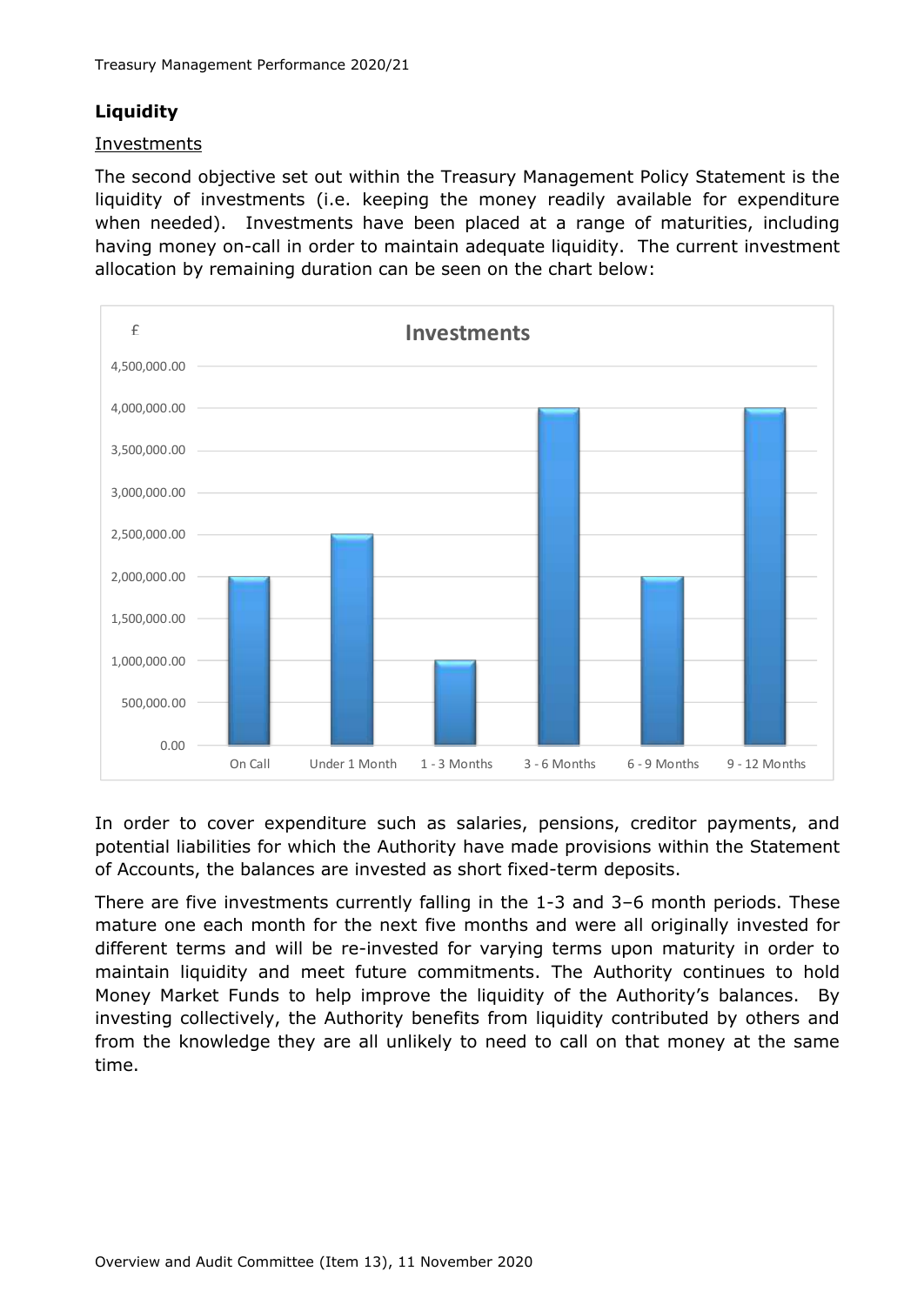#### Borrowing

As part of managing the liquidity of investments, it is important to have regard to the maturity structure of outstanding borrowing. This can be seen in the following chart:



The total borrowing outstanding as at 30 September 2020 is £6.797m. No further debt repayment is due until May 2022. These repayments do not directly affect the revenue budget, as they simply reflect the use of cash accumulated by setting aside the appropriate minimum revenue provision (MRP) to settle the outstanding liability. At the Fire Authority meeting in February 2020, the Authority approved an increase in the Authorised Limit by £2m with immediate effect in-case short-term borrowing is required to effectively manage cashflow. This additional borrowing headroom was not utilised, primarily due to the receipt of £2m from South Central Ambulance Service for their contribution towards the Blue Light Hub.

# **Investment Yield**

Having determined proper levels of security and liquidity, it is reasonable to consider the level of yield that could be obtained that is consistent with those priorities.

# Performance Against Budget

The budget for future years was reviewed as part of the Medium Term Financial Plan process and the income target for 2020/21 is £150k. This has not increased for 2020/21 due to the continuing spend on the Blue Light Hub at West Ashlands, Milton Keynes. It is expected that there will be less funds available for investments, hence the potential to realise greater interest is diminished. The accrued interest earned as at 30 September 2020 is £72k against the planned budget of £75k for the first half of the year, this is an under achievement of £3k. It should be noted that £6.5k of this is due to the interest achieved from making an advance payment in respect of the Employers contribution to the LGPS of  $E551k$ , achieving  $E13k$  interest for the current year.